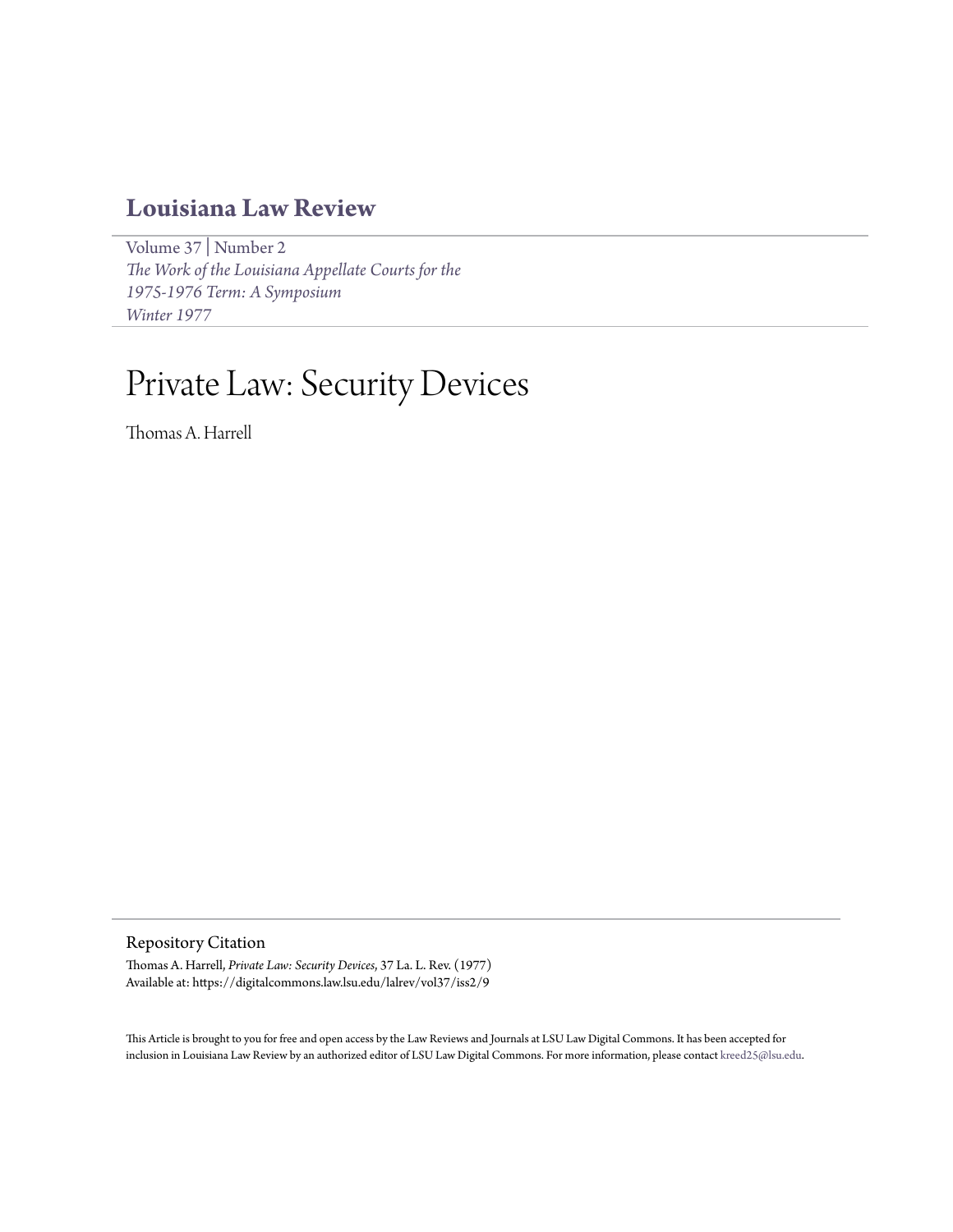#### SECURITY DEVICES

# Thomas A. *Harrell\**

### **SURETYSHIP**

The extent to which the Deficiency Judgment Act<sup>1</sup> applies to a surety has given the courts difficulty throughout the years. The matter was again considered by two of the circuits with somewhat conflicting results. In Ford *Motor Credit* Company *v. Soileau,2* defendant executed a note as co-maker for the accommodation of his son who had borrowed money from plaintiff to purchase an automobile. The son also secured the note with a chattel mortgage upon the vehicle. Upon default, the plaintiff had the automobile sold by executory process with benefit of appraisal and then sued defendant for the deficiency. Defendant argued that he had been released from liability because he had not been made a party to the executory proceedings, and that therefore as to him the sale had in substance been made without appraisal. The lower court agreed with defendant and dismissed the suit, but the Third Circuit reversed, holding that the Deficiency Judgment Act was designed to protect only the mortgage debtor who owned an interest in the property which was sold. The court noted that there is no procedure by which a person who is not the owner of the property can be made a party to executory proceedings. The opinion appears to be correct. In theory executory process is the execution of a judgment which has been confessed by the debtor, the effect of which is limited to property upon which he has given a mortgage or other security. Thus, no one is before the court except the judgment debtor. The surety can no more be made a "party" to such proceedings than he could if the creditor had secured a judgment against the debtor and was executing upon his property by writ of *fieri facias.*

In Murdock Acceptance Corporation *v. S.&H. Distributing Company,3* an Arkansas corporation sold three hundred vending machines to a

Professor of Law, Louisiana State University.

I. "If a mortgagee . **.** . takes advantage of a waiver of appraisement of his property . . . by a debtor, and the proceeds of the judicial sale thereof are insufficient to satisfy the debt for which the property was sold, the debt nevertheless shall stand fully satisfied . **. .** . The mortgagee **. . .** shall not have a right thereafter to proceed against the debtor **....** "LA. R.S. 13:4106 (1950), *as amended by* La. Acts **1960,** No. 32, § **1.** "R.S. 13:4106 declares a public policy and the provisions thereof can not. **. .** be waived .... **." LA.** R.S. 13:4107 (1950).

<sup>2. 323</sup> So. 2d 221 (La. App. 3d Cir. 1975).

<sup>3. 331</sup> So. 2d 870 (La. App. 2d Cir.), *cert. denied,* 334 So. 2d 435 (La. 1976).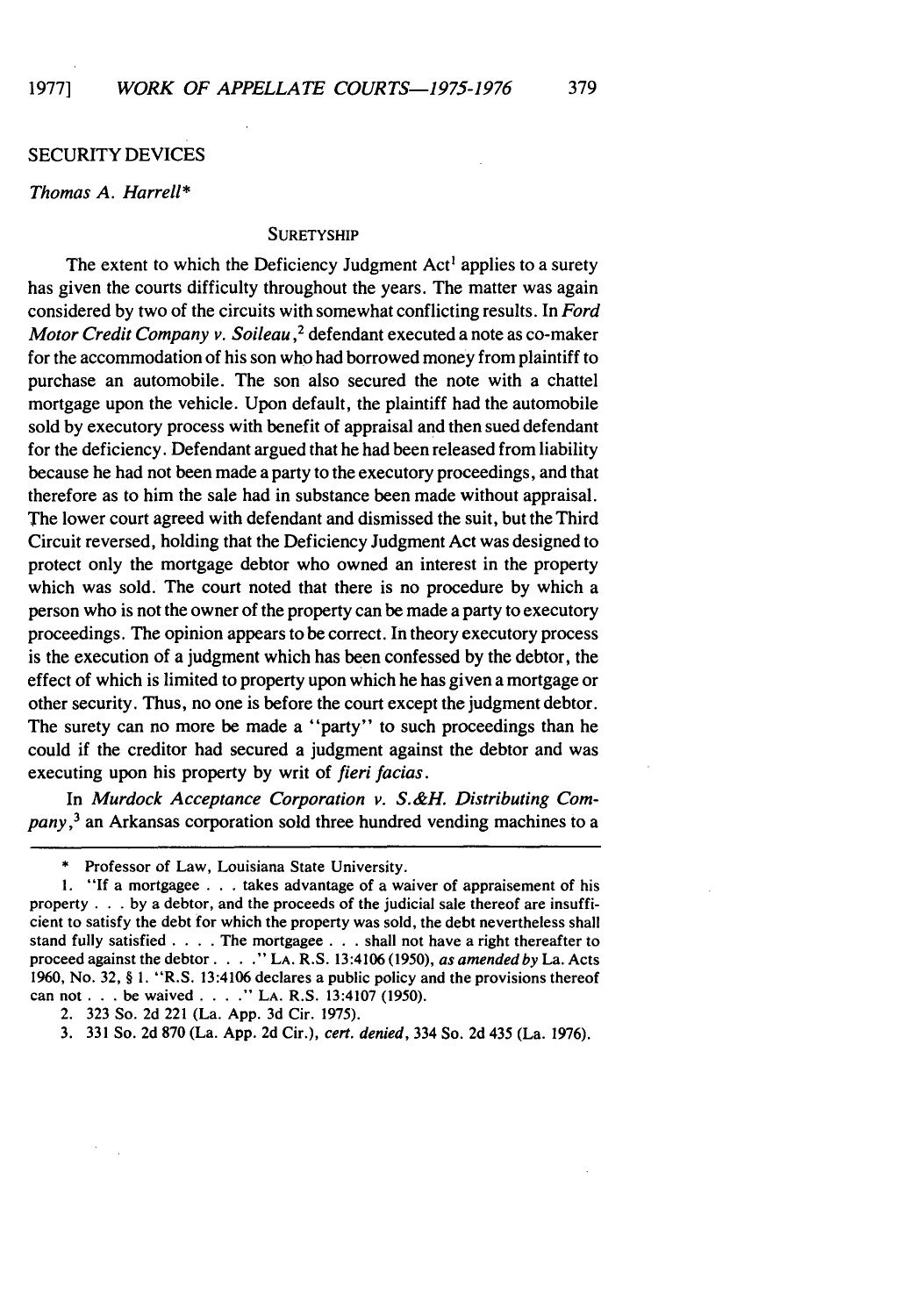Texas corporation. Defendant, a Louisiana corporation located in Shreveport, apparently acted as a broker for the seller and was instrumental in locating the purchaser of the machines. The sales agreement and a guarantee by defendant to the seller for the purchase price were executed in Shreveport. After delivery which was apparently effected from Arkansas to Texas the purchaser complained of numerous defects in the machines and returned them to the seller's assignee who sold them at private sale and applied the proceeds to the amount owed by the purchaser. The seller had assigned its rights under the contract to plaintiff, a Tennessee corporation, who brought suit against the guarantor for the balance remaining on the account.

The lower court held that the surety had been released by a failure of the consideration for the contract between the purchaser and seller and that, in any event, Louisiana law would preclude a deficiency judgment against the surety since there had been no judicial appraisal of the property before its sale. Plaintiff contended on appeal that the law of either Texas or Arkansas was applicable and that, under the law of either state, plaintiff was entitled to assert the deficiency against the purchaser and the guarantor.

In affirming the judgment, the Second Circuit declared that Louisiana has a strong public policy protecting debtors against deficiency judgments citing the Deficiency Judgment Act as an expression of that policy. It then noted that no effective choice of law had been made by the parties and that consequently the court must look to the interest of the various states having contact with the transaction to determine what law should be applied. Finding that neither Arkansas nor Texas had an interest in whether a deficiency judgement was allowed to a Tennessee creditor against a Louisiana debtor, the court concluded that in view of Louisiana's strong public policy the claim against the surety should not be allowed.

The *Murdock* case is admittedly a close one. Had the court chosen to rest its decision upon the fact that there were sufficient contacts with Louisiana to make the contracts subject to its law, it would have been of little significance. However, the basis apparently chosen by the court for its decision was simply that Louisiana's public policy precludes a deficiency judgment against a surety domiciled in this state even though the contract guaranteed was to be performed in another state and the principal debtor had not been released under the law of that state. It is doubtful that any other state has a procedure which would satisfy the requirements of a sale with judicial appraisal as contemplated by the Deficiency Judgment Act. To refuse to hold a surety for his principal debtor's liability solely because the surety is domiciled in Louisiana when the transactions are to be performed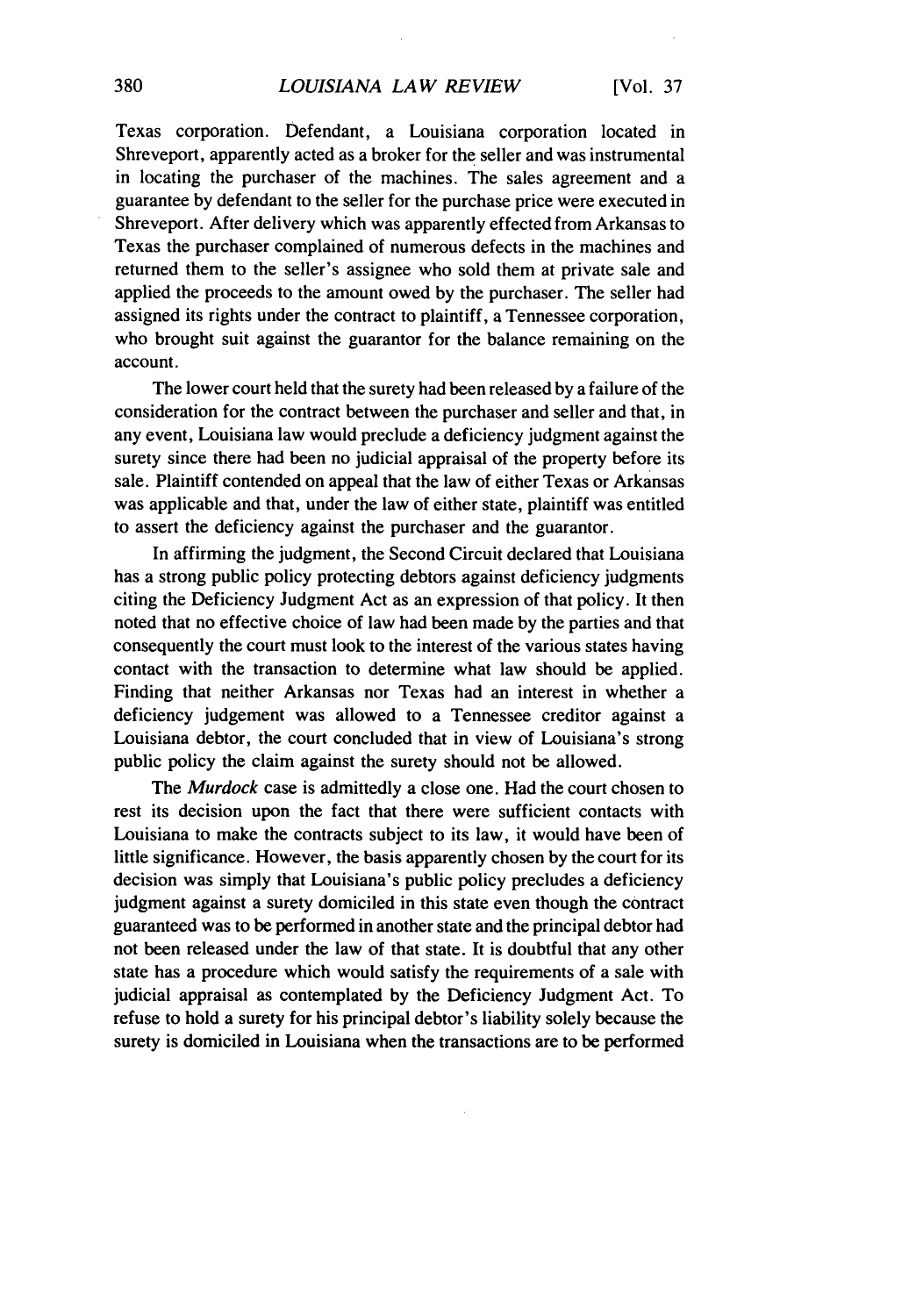in another state can only serve to isolate the Louisiana business community further from the mainstream of American commerce. The court may not have intended its opinion to have the broad effect here suggested; nonetheless, a Louisiana contractor bidding on a job in another state might well encounter difficulty with a proposal to guarantee his performance by the bond of a Louisiana surety.

On balance, the Third Circuit's approach to the Deficiency Judgment Act in *Soileau* is more satisfactory. The act does not and cannot logically apply to sureties. A surety cannot grant to the creditor the right to sell the principal debtor's property without appraisal, nor object to such a sale if the creditor and principal debtor so agree. The liability of a surety is an accessory one; his responsibility should be dependent upon whether the actions of the creditor have effected a discharge of the primary obligation which is guaranteed. When an action by the creditor results in the discharge of the principal debt it should release the surety. On the other hand, if the debtor has preserved his rights against the creditor and has not prejudiced the surety by the release of any of his rights of subrogation, there is no reason why the surety should not also perform his obligation. The approach in *Soileau* which limits the effect of the Deficiency Judgment Act to the debtor who waives the right of appraisal and then considers the effect which his release has upon the liability of other parties to the transaction appears to be the most desirable.

In Gauthier *v.* Scott,<sup>4</sup> plaintiff and defendant were the sole shareholders of a corporation which borrowed money from the American Bank and Trust Co. The shareholders had given the bank a "continuing guaranty" which provided that they as guarantors obligated themselves in solido for the payment of the corporation's debt to the bank. The corporation defaulted on its obligation. Plaintiff paid the debt and then sued the defendant for contribution of one-half of the payment. The defendant answered relying upon the provisions of Civil Code article 3058 which provides that a surety who has satisfied the debt may recover from his co-sureties only if he has paid after a law suit has been instituted.<sup>5</sup> The plaintiff (apparently in response to the defense) amended his petition and alleged that the petitioner

<sup>4. 327</sup> So. 2d 702 (La. App. 1st Cir.), *cert. denied,* 330 So. 2d 314 (La. 1976). **5.** "When several persons have been sureties for the same debtor and the same debt, the surety who has satisfied the debt, has his remedy against the other sureties in proportion to the share of each; but this remedy takes place only, when such person has paid in consequence of a law suit instituted against him." LA. CIv. **CODE** art. 3058.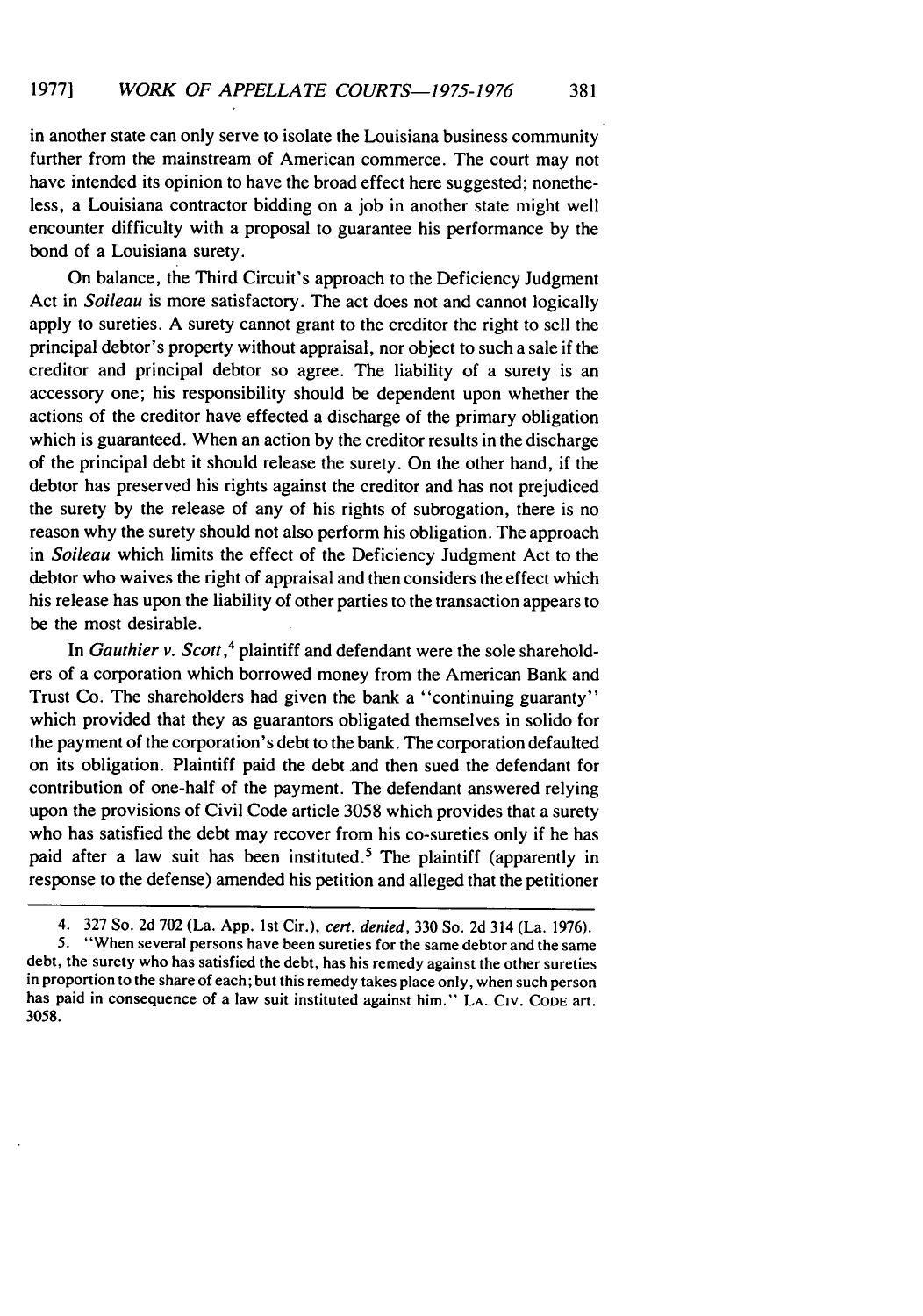and the defendant were bound in solido with the creditor. He then argued that the provisions of article 3058 are not applicable to solidary sureties. The court of appeal essentially agreed with the plaintiff finding that under the provisions of Civil Code article 3045 when a surety binds himself in solido with the debtor the relationship is regulated by the principles established for debtors in solido not those of suretyship. 6 Unfortunately for the plaintiff, it then held that plaintiff and defendant must be considered bound solidarily with the corporation and in the absence of proof that the corporation was insolvent the plaintiff could recover no more than one-third of the debt from the defendant. Civil Code article 2104 provides that when one of the debtors in solido pays the whole debt he can claim from the others "no more than the portion of each" unless one of them is insolvent, in which event the loss occasioned by his insolvency must be equally shared by all of the other co-debtors.

The court made no mention in its opinion of Civil Code article 2106 which provides that when an affair contracted in solido concerns only one of the debtors, he is considered as a principal and the other obligors "are considered only as his securities," thus implying that the articles on suretyship govern the relationship between such parties. Furthermore, the note was endorsed and delivered to the plaintiff when he paid it. The courts have previously held that article 3058 is not applicable to a surety who pays the principal debt and obtains a conventional subrogation of the obligation from the creditor so that he may recover a pro rata part of the debt from the co-surety.7 This line of cases was apparently not called to the court's attention and it thus did not have to deal with the problem of correlating its interpretation of article 3045 with the principles relied upon in them. Extensive comment was made in last year's symposium<sup>8</sup> on the difficulties which will be occasioned in interpreting article 3045 as the court did in the case under consideration and of the problems which are bound to arise in attempting to apply the articles on solidarity to obligors who are in substance sureties for a debt. To permit a surety to recover from his co-surety only one-third of the debt which he has paid, thus leaving him to bear two-thirds

<sup>6. &</sup>quot;The obligation of the surety towards the creditor is to pay him in case the debtor should not himself satisfy the debt; and the property of such debtor is to be previously discussed or seized, unless the security should have renounced the plea of discussion, or should be bound in *solido* jointly with the debtor, in which case the effects of his engagement are to be regulated by the same principles which have been established for debtors in solido." *Id.* art. 3045.

<sup>7.</sup> Phillips v. Pedarre, 156 La. 509, 100 So. 699 (1924); Fox v. Corry, 149 La. 445, 89 So. 410 (1921).

*<sup>8.</sup>* The Work of the Louisiana Appellate Courts for the 1974-1975 Term-Security Devices, **36 LA.** L. REV. 437 (1976).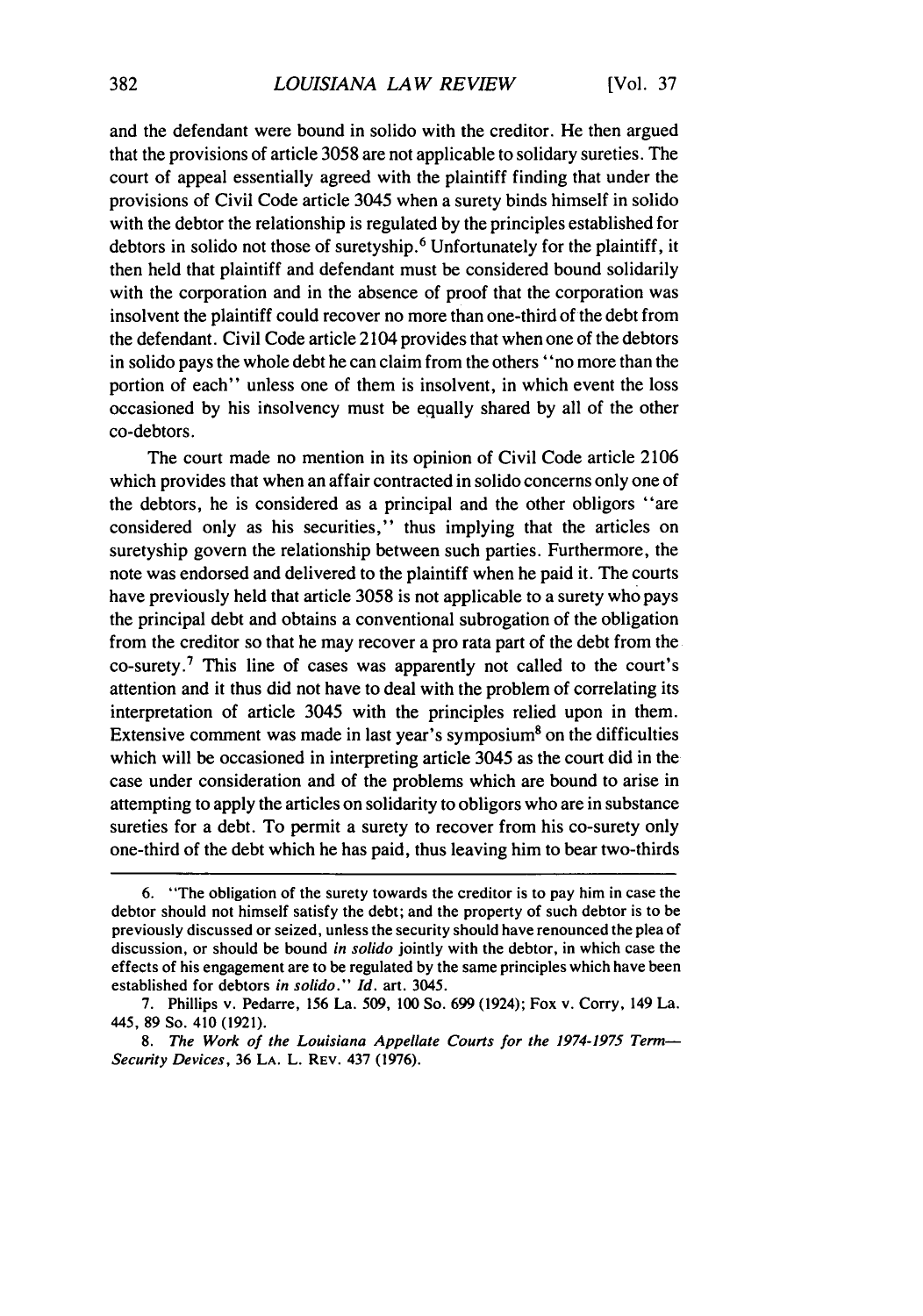of the obligation which they have jointly undertaken as was done in the present case is an example of the erroneous results to which such an interpretation will lead.

## **MORTGAGES**

In Quality Finance Company *v. Bourque ,9* the supreme court reversed a decision by the First Circuit and reaffirmed what the author believes has always been the law of Louisiana. The facts were as follows: Quality Finance Company held a second mortgage on property on which several other persons held inferior privileges and mortgages. The owners defaulted on their obligation to Quality which instituted executory process on its mortgage. To avoid bankruptcy and to eliminate the cost of the executory proceedings the owners transferred the property to Quality in consideration of the cancellation of their debt and of the assumption by Quality of the obligation secured by the first mortgage on the property. The total owed on the two obligations was \$29,774. The property had been appraised in the executory proceedings at \$29,000. Apparently in anticipation of the transfer to it, Quality located a buyer who agreed to pay \$29,000 for the property. Before taking title from Quality, the prospective buyer discovered that the inferior incumbrances had not been cancelled and refused to conclude the sale. Quality then instituted the suit in question as a mandamus action against the clerk to compel concellation of the incumbrances, joining the holders of the uncancelled but inferior security as parties. The trial court held that since the property had been appraised for less than the amount of incumbrances cancelled or assumed by Quality no prejudice had been suffered by the holders of the inferior security by the transfer to Quality and ordered their security cancelled. The court of appeal affirmed the judgment and the supreme court issued writs. The supreme court, while noting that the appraisal of the property for \$29,000 did not prove that it might not bring more at a sheriff's sale, held that whether the inferior creditors had suffered prejudice was immaterial. They owned real rights in the property by virtue of their mortgages and privileges which could be extinguished only in a manner prescribed by law and absent either a judicial sale or the consent of the holders of the security their incumbrances remained against the property.

# **THE** PRIVATE WORKS **AcT**

In *Bowles and Edens Company v. H & H Sewer Systems, Inc.*,<sup>10</sup> the

<sup>9.</sup> **315** So. 2d **656** (La. 1975).

**<sup>10.</sup>** 324 So. 2d **528** (La. **App.** Ist Cir. 1975).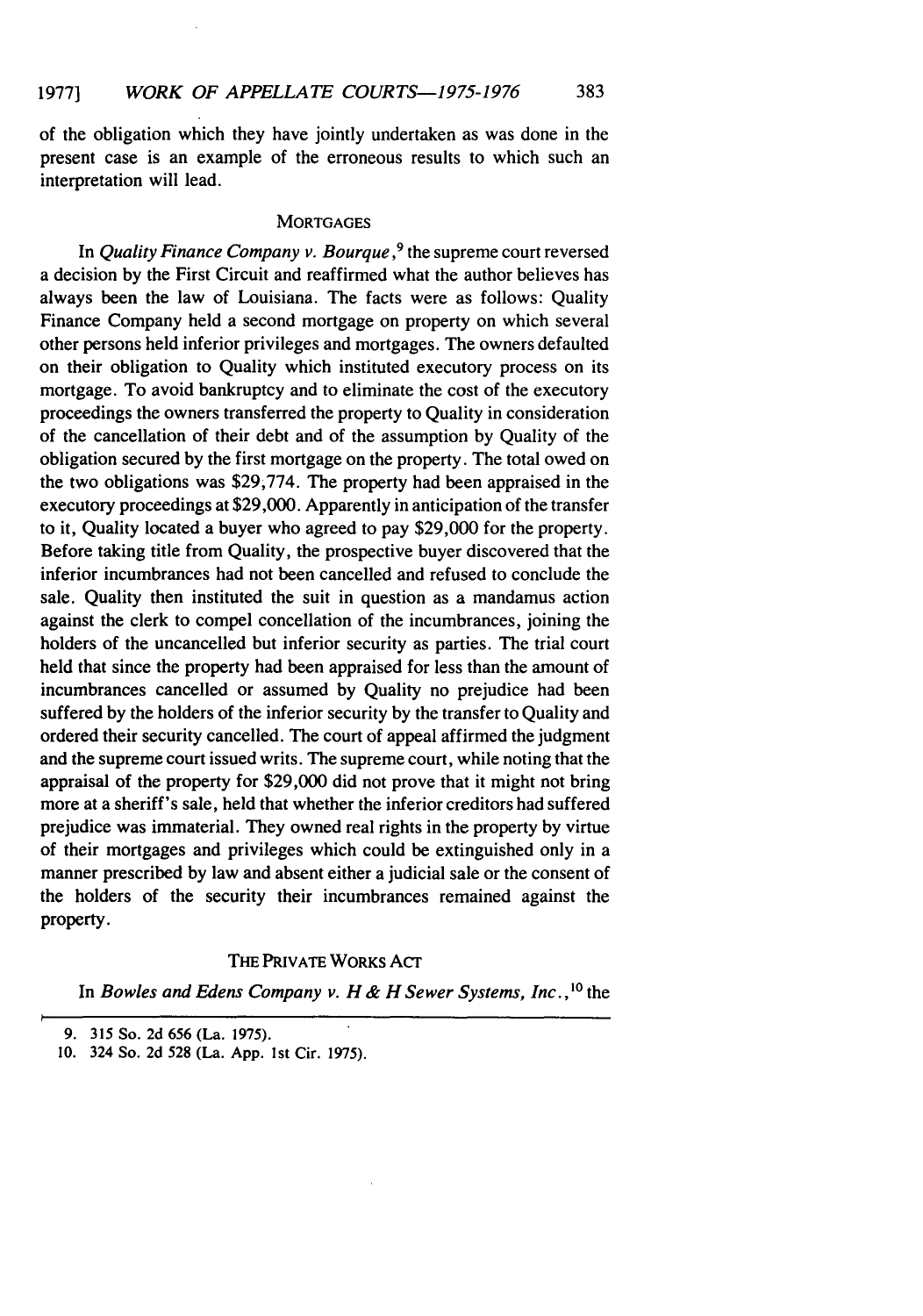First Circuit Court of Appeal again wrestled with the question of whether a surety bond given in apparent compliance with the Private Works Act is a "statutory" or a "conventional" one. The problem is caused by the well established rule of construction that where a "statutory" bond is given by a surety its terms will be construed to conform to the requirement of a statute under which it is given so that whatever is in the bond that is not required by the statute will be read out of it and whatever is not expressed in the bond which is required by the statute will be included in it. The problem results from the fact that while the terms of a bond given under the Private Works Act are prescribed by the act such a bond is "conventional" in the sense that the owner of the property who contracts for its improvement is not obligated to require his contractor to give a bond although his failure to do so will subject him to liability to the laborers, suppliers of material, or subcontractors on the job. Furthermore, owners frequently require a contractor to give a surety bond for their protection but with no evident intention of having it conform to the act.

The court in the case under consideration concluded that a bond given pursuant to the Private Works Act was a "statutory one" which would call into play the rule of construction in question.

Some of the difficulty which the courts have encountered lies in the fact that they have tended to view the rule as a matter of imperative law arising out of the nature of the bond rather than as a judicially developed rule of contractual construction, albeit one founded on matters of public policy. The early cases explained the rule on the grounds that where the evident intention of the principal was to extract from the surety a bond the terms of which were prescribed by law any deviation from those terms would be so contrary to the obvious intention of the parties to the contract that they should be ignored and the bond read as though it had been properly written. The justification for the rule thus rests upon the assumption that a surety who is paid to give bond to comply with the requirement of law, should not be permitted thereafter to deny that his undertaking is contrary to that which the law required and which he is presumed to know. This has been obscured by characterizing the rule as being dependent upon whether the bond is "statutory" or "conventional." All bonds are conventional in that they are the voluntary undertaking of the surety. The application of the rule should depend not upon whether the owner was required by law to give a bond but upon whether the surety intended to give a bond which complies with the particular requirements of a statute. A bond given by a surety pursuant to the Private Works Act is such a bond and if the rule has any validity at all, it should be so applied. It is true that it may be necessary in the first instance to